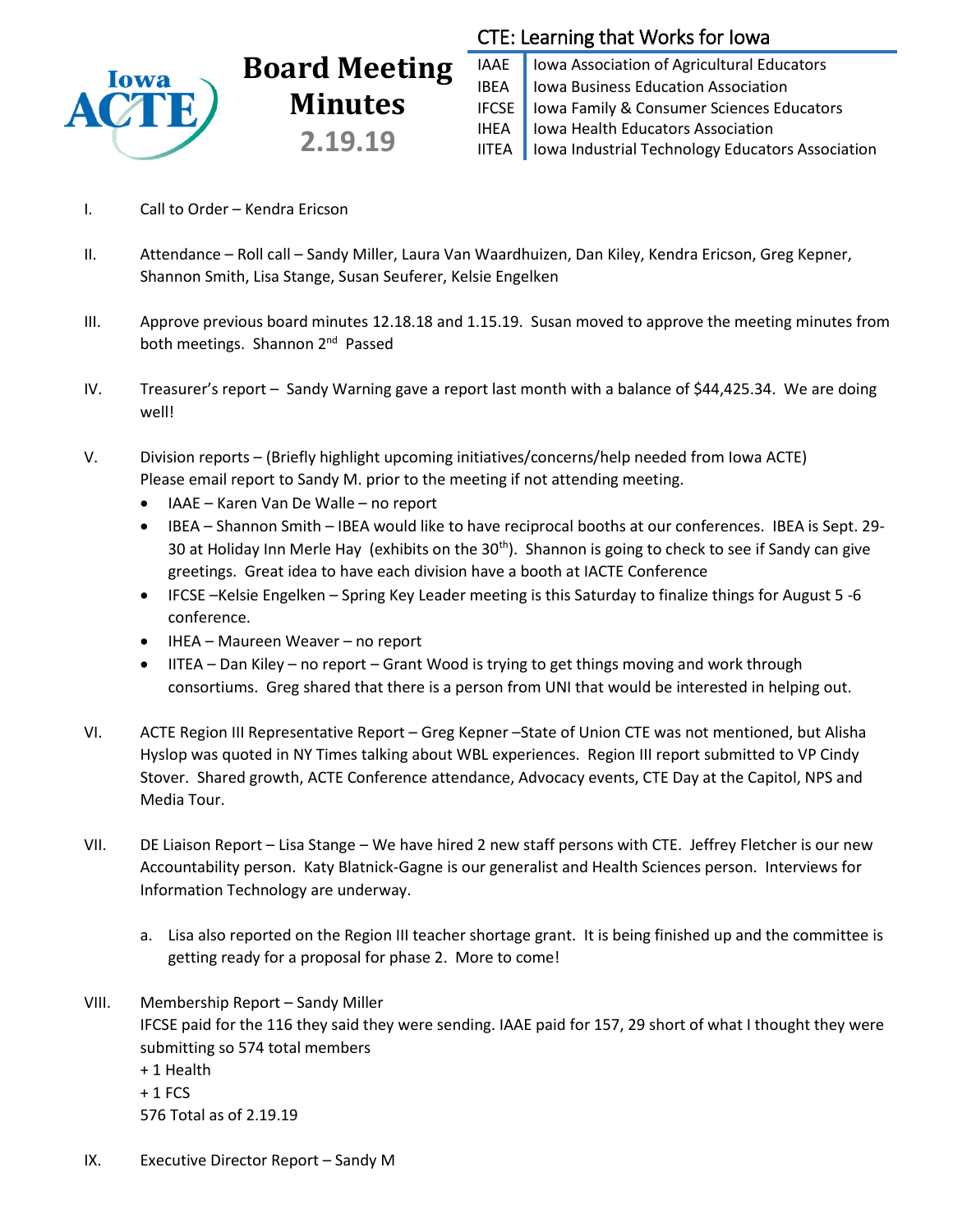- $\bullet$  CTE Day at the Capitol, Feb 7, 9:00 3:00 a.m.
	- $\circ$  145 registered from 23 schools and CTSOs to attend CTE Day at the Capitol with an additional 80 FCCLA members attending FCCLA Day at the Capitol so 225 total! The school cancelations across the state due to the ice storm, allowed 8 displays with 45 people in attendance.
	- $\circ$  Governor Reynolds signed a proclamation in the rotunda declaring February as CTE Month!
- Media Tour March 11 14
	- o Sites have been confirmed, Day 1 Sioux City area WITCC and Sioux City High School, Day 2 MMCRU and Eagle Grove, Day 3 Aplington Parkersburg and Waterloo, Day 4 Linn Mar and Kirkwood
	- o Working to establish itinerary at each site
	- o Jarrod Nagurka is attending from ACTE, flying in Sunday, March 10, returning Friday, March 15
- lowa ACTE conference
	- o Save the date was included in CTE Day at Capitol email to all members.
- Biennial Report was submitted to Iowa Secretary of State, Jan 30, 2019
- Bylaws revision Lauren Lessels, ACTE, is reviewing the three page narrative I sent her regarding revision along with Lisa's comments regarding my narrative.
- 501(C)4 to a 501(C)3 I am working with Lauren Lessels in changing our IRS status. LeAnn and ACTE was willing to send our situation to their lawyer, Paula, and cover 1 hour of her time on this matter. If Iowa needs additional time with Paula beyond that it would have to be paid by Iowa ACTE. Lauren forwarded the information about our organization's status to Paula.

# Here is Paula's recommendation on next steps:

1. The affiliate has to set up a new corporation with a slightly different name and with c-3 purposes.

- 2. It has to get a new EIN.
- 3. It can then shut down the old c-4 and transfer its assets to the new c-3.
- 4. The new c-3 adopts bylaws that mention c-3 but otherwise look like their old bylaws.

5. ACTE includes the new c-3, with the new EIN, on its next listing of affiliates included on its annual group exemption update that it sends the IRS.

Essentially you will need to set up a new corporation, and then once complete, ACTE can include you on our group tax exemption.

# X. Program of Work 2018-2019

# **A. Member Value and Engagement**

- o Iowa ACTE Conference, Tuesday, September 17, 2019 Sandy M.
	- $\triangleright$  ACTE is sending Michael Connet to be our guest.
	- $\triangleright$  Formation of Iowa ACTE Conference Planning Committee, Chair is Laura Van Waardhuizen, 1<sup>st</sup> Vice President -- Each division needs to send their conference planning division person and their contact to Sandy Miller by the next meeting (3/19) at the latest. Greg Kepner will help Laura.
	- $\triangleright$  Membership is selected by Chair and approved by the Board.
	- $\triangleright$  Region III Awards information is due in the portal March 1. Any state winner wanting to update their information in the portal may do so until the end of February. – Dana has emailed those people and contacted them all. If you have a person that won at the state level, please remind them to get their information in the portal and update if needed.
	- ▶ Region III Conference, June 12-14, 2019, Lisle, IL
- o Be thinking of nominations for 2<sup>nd</sup> Vice Pres for 2019-2020